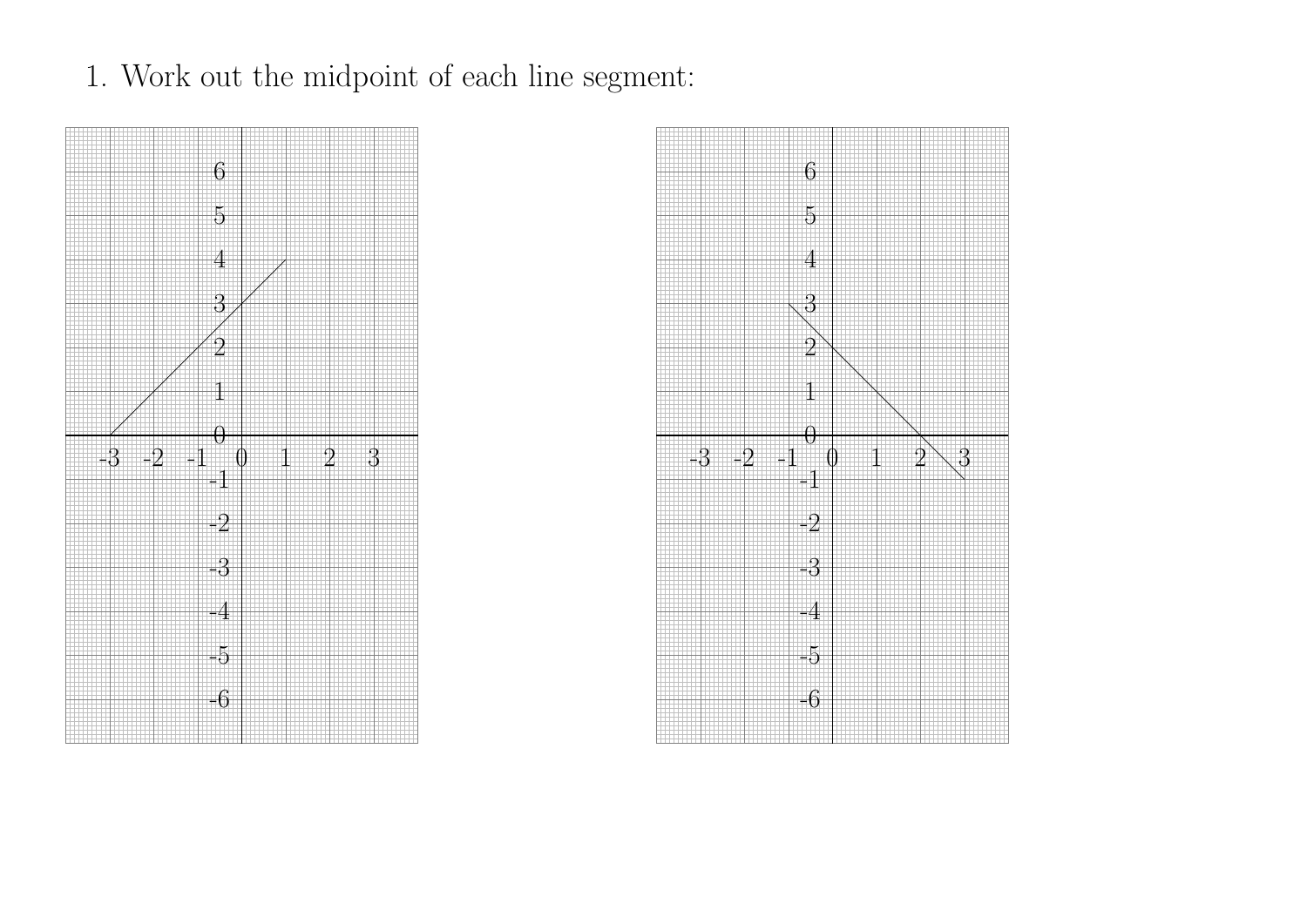

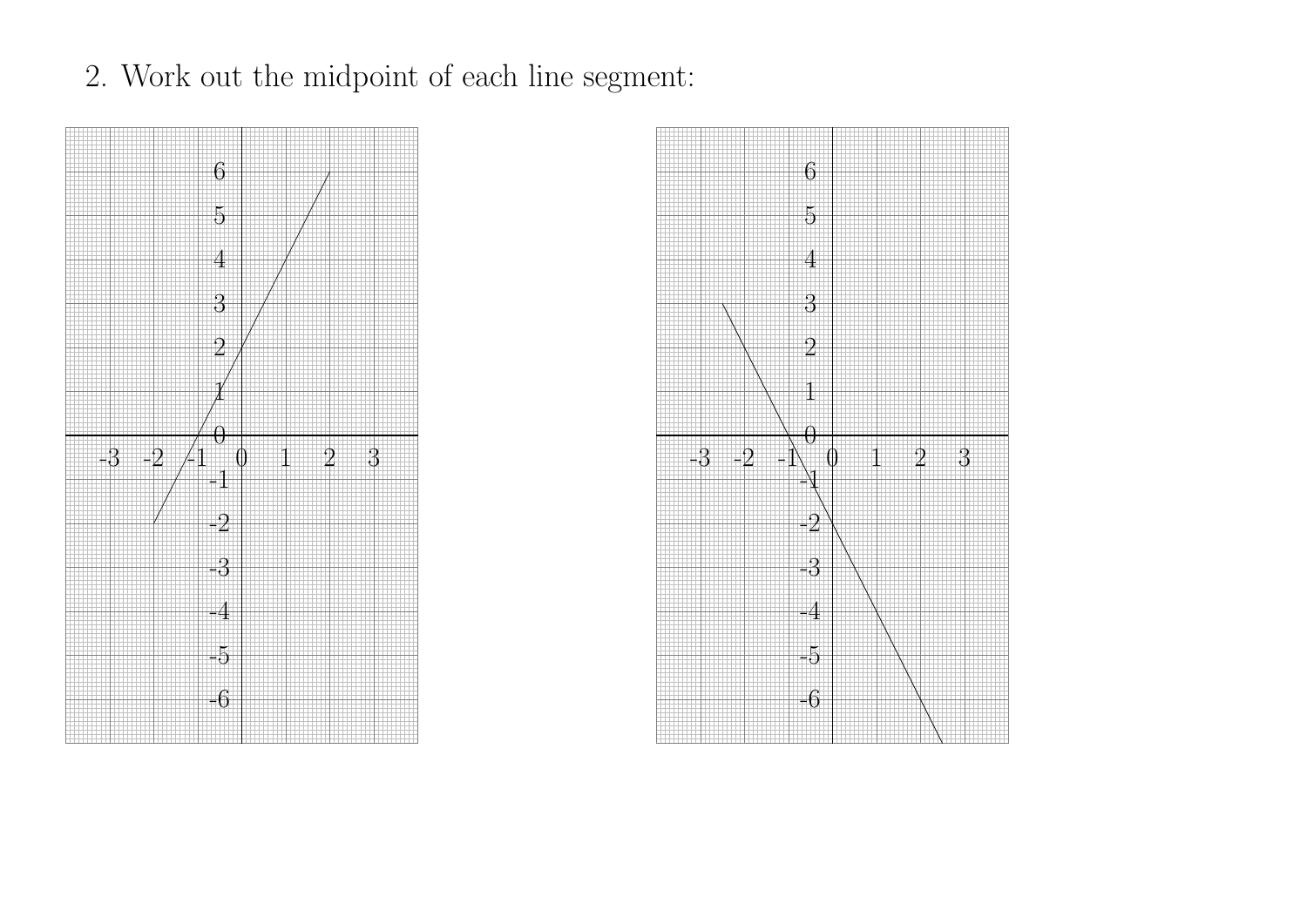

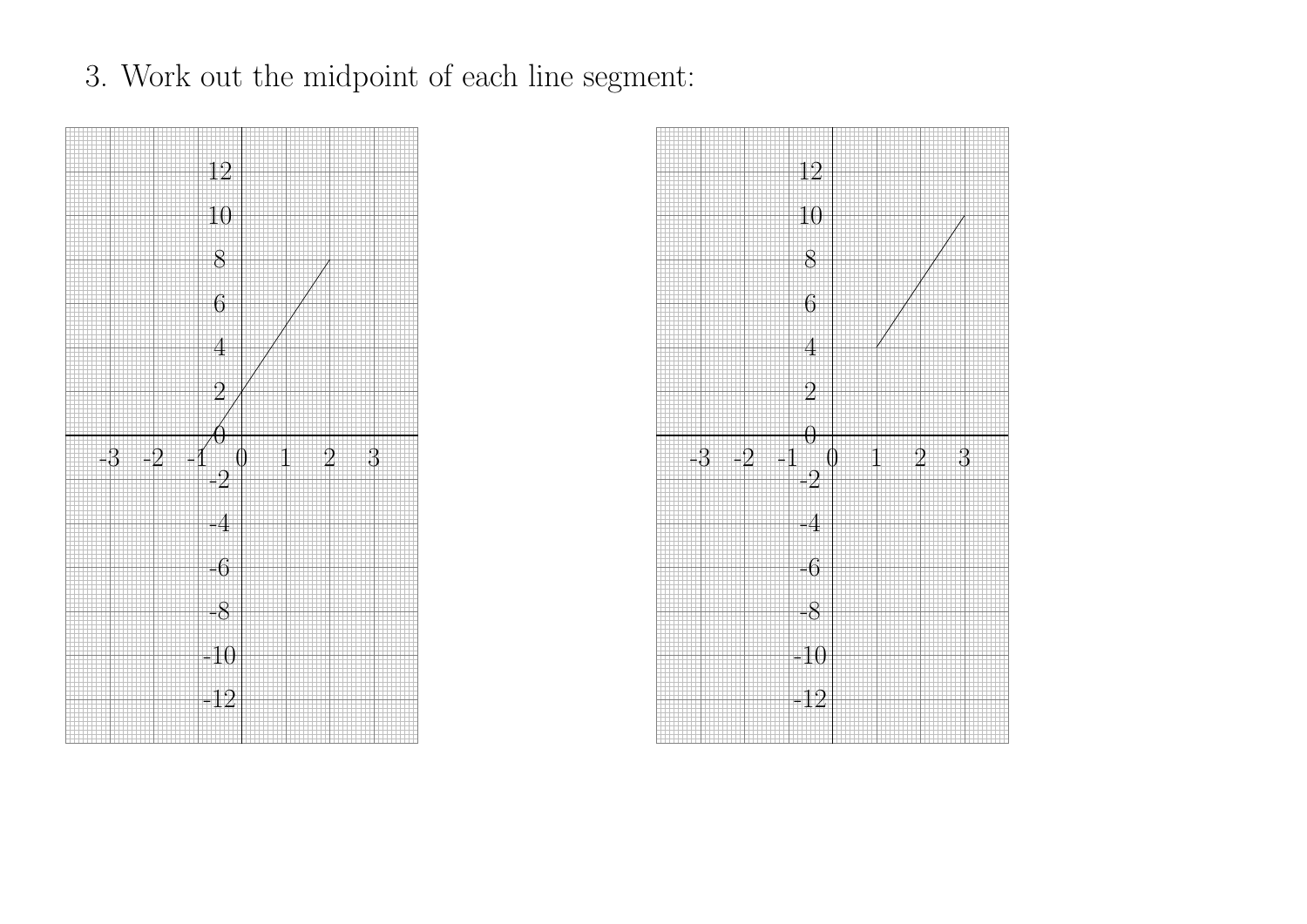

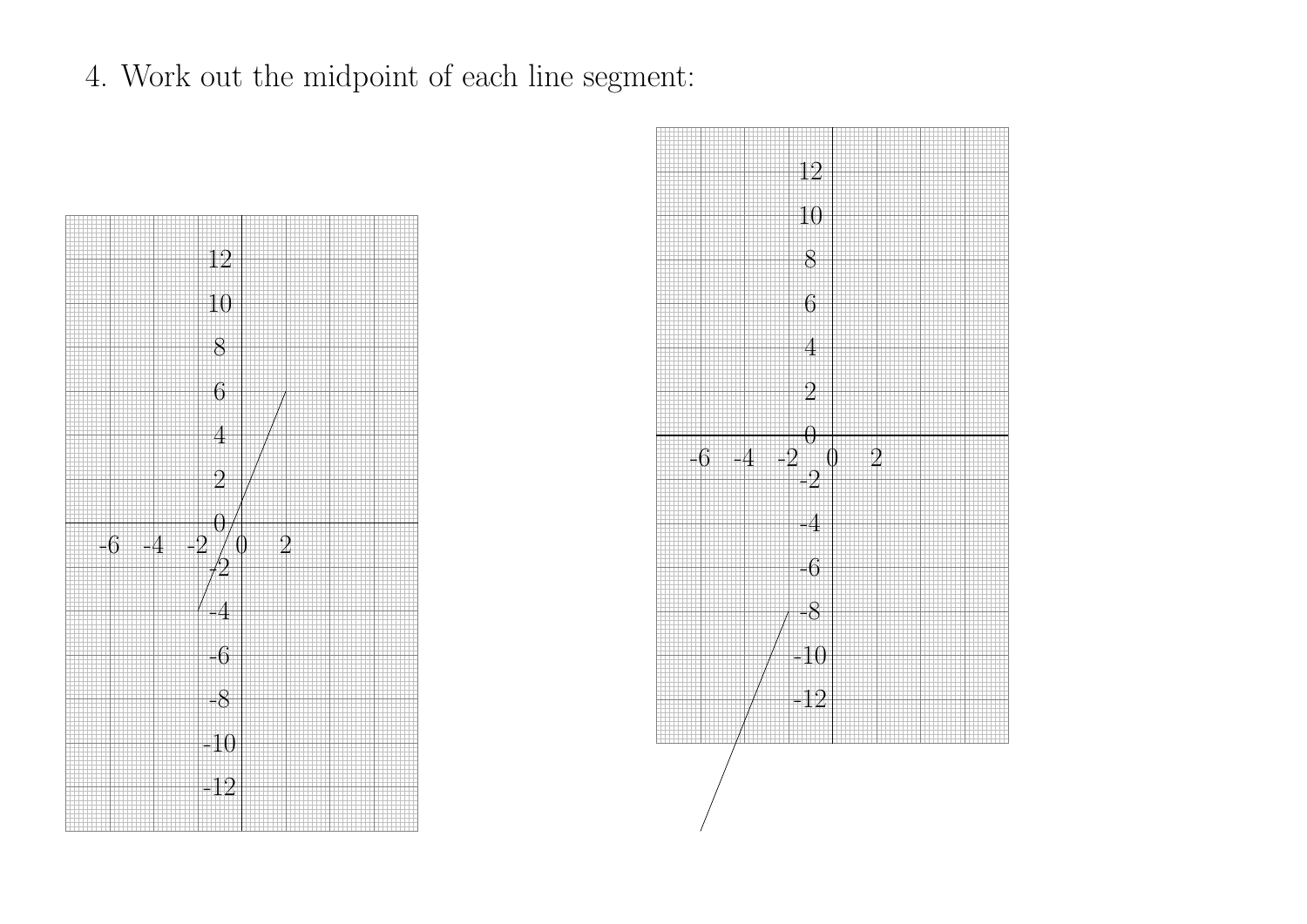

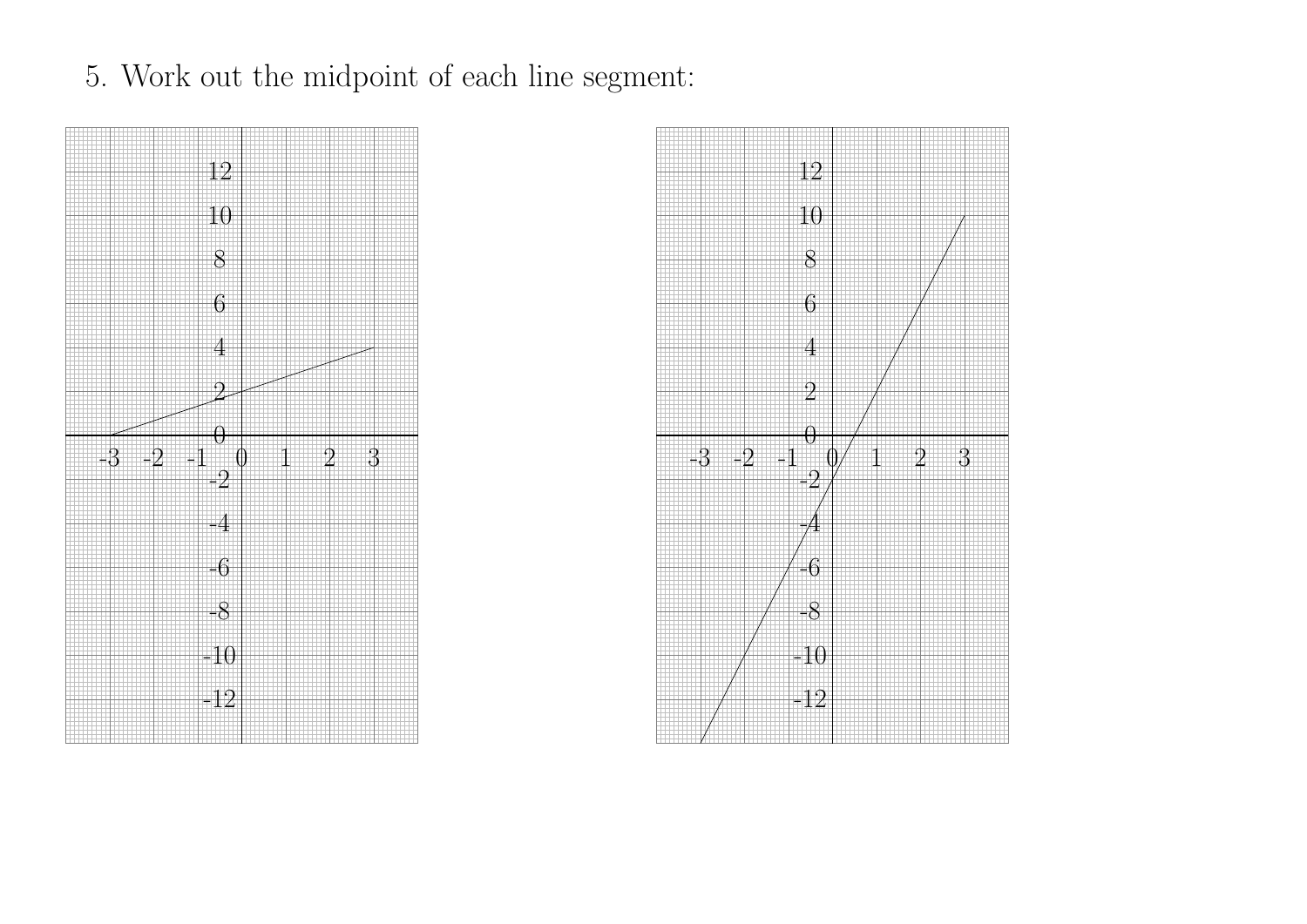6. Work out the midpoint of each line segment:



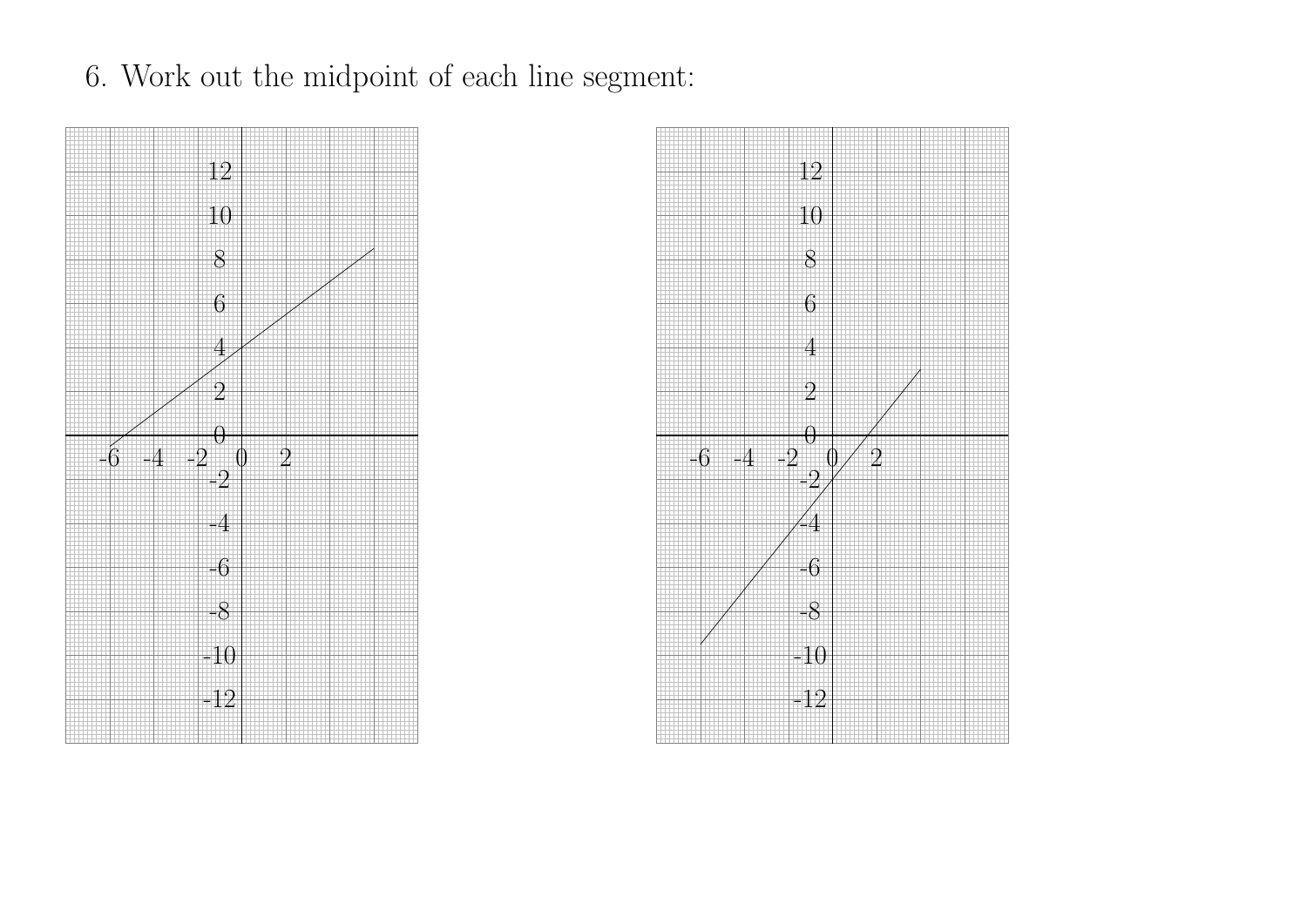7. Work out the midpoint of each line segment:



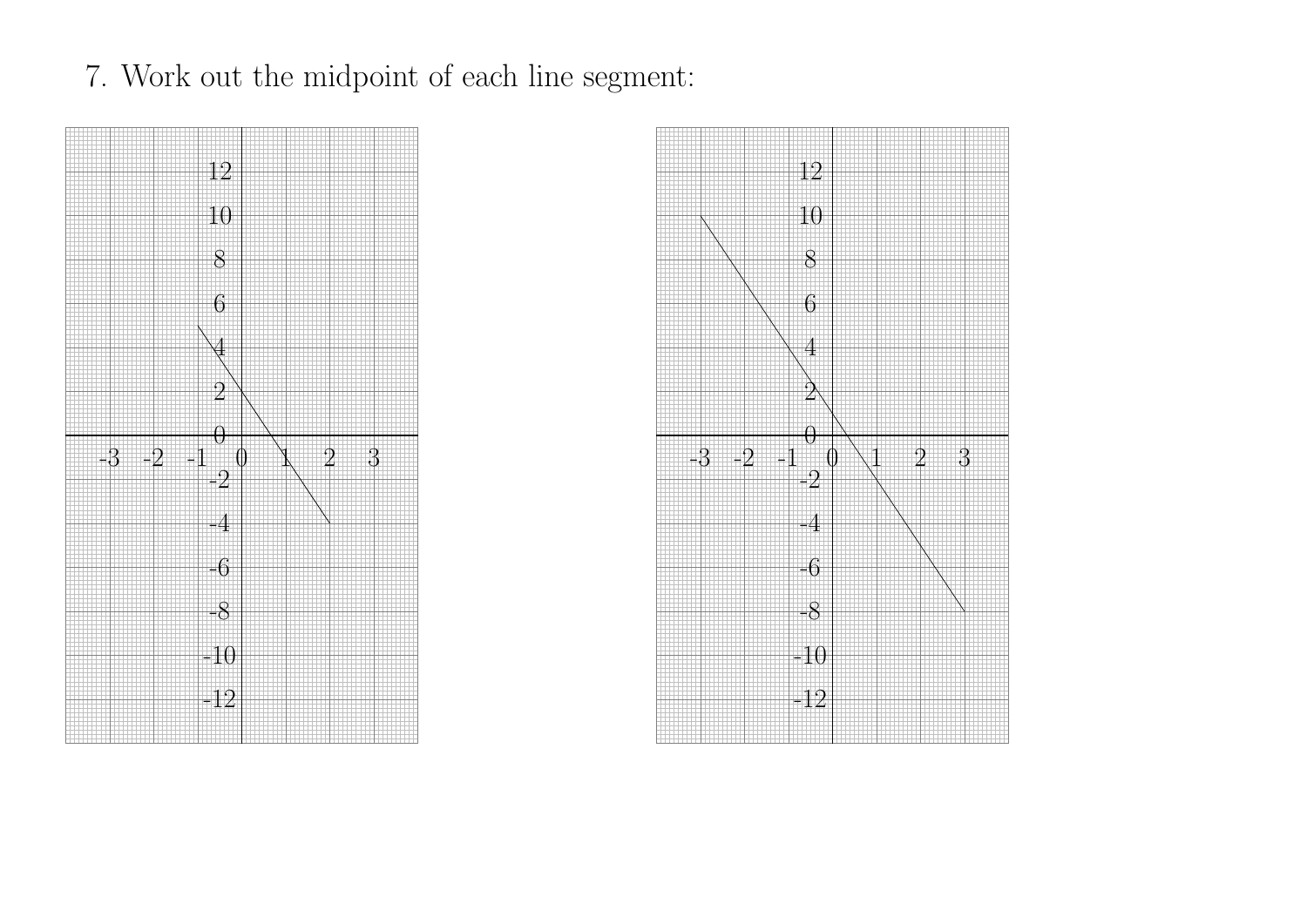

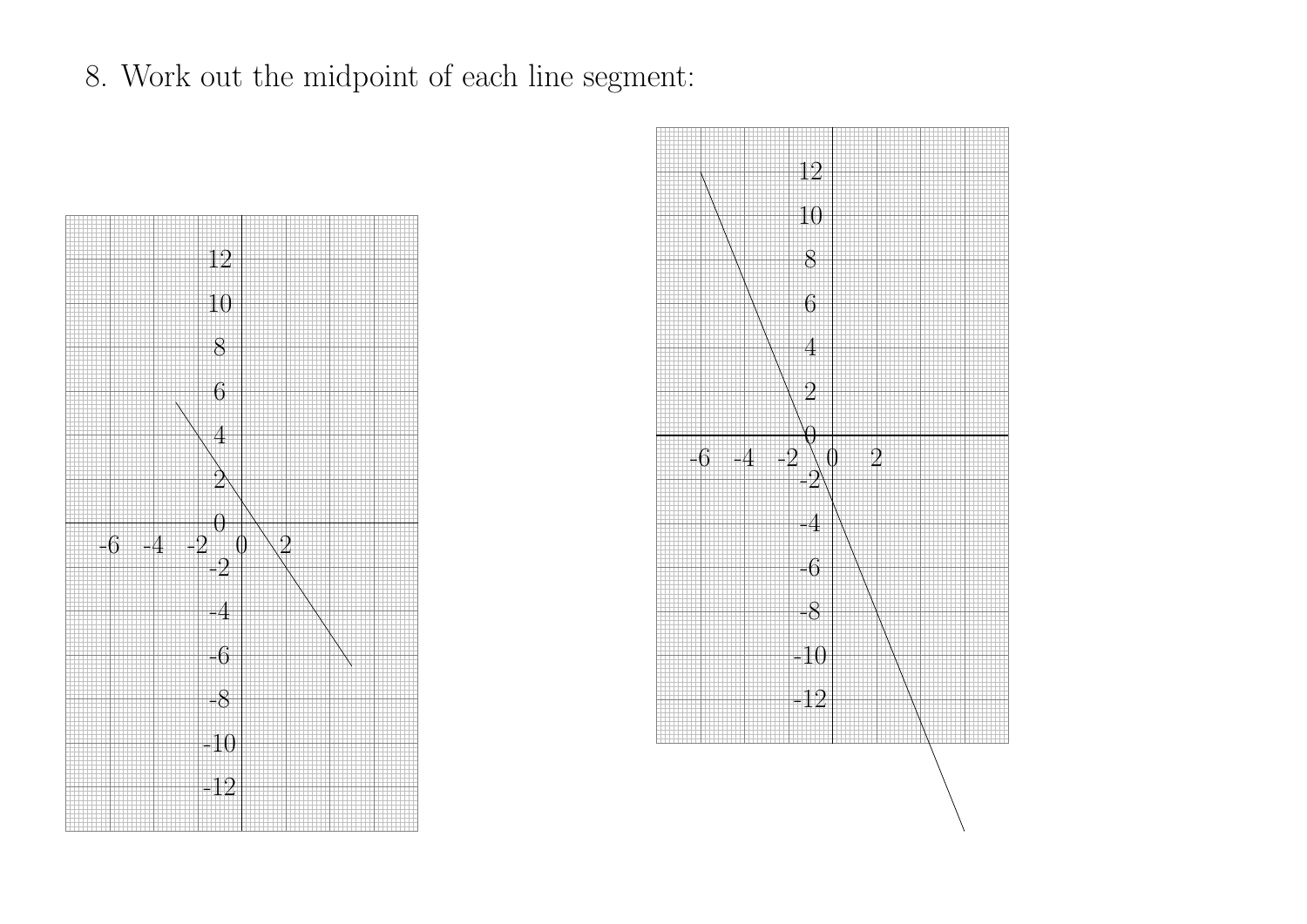